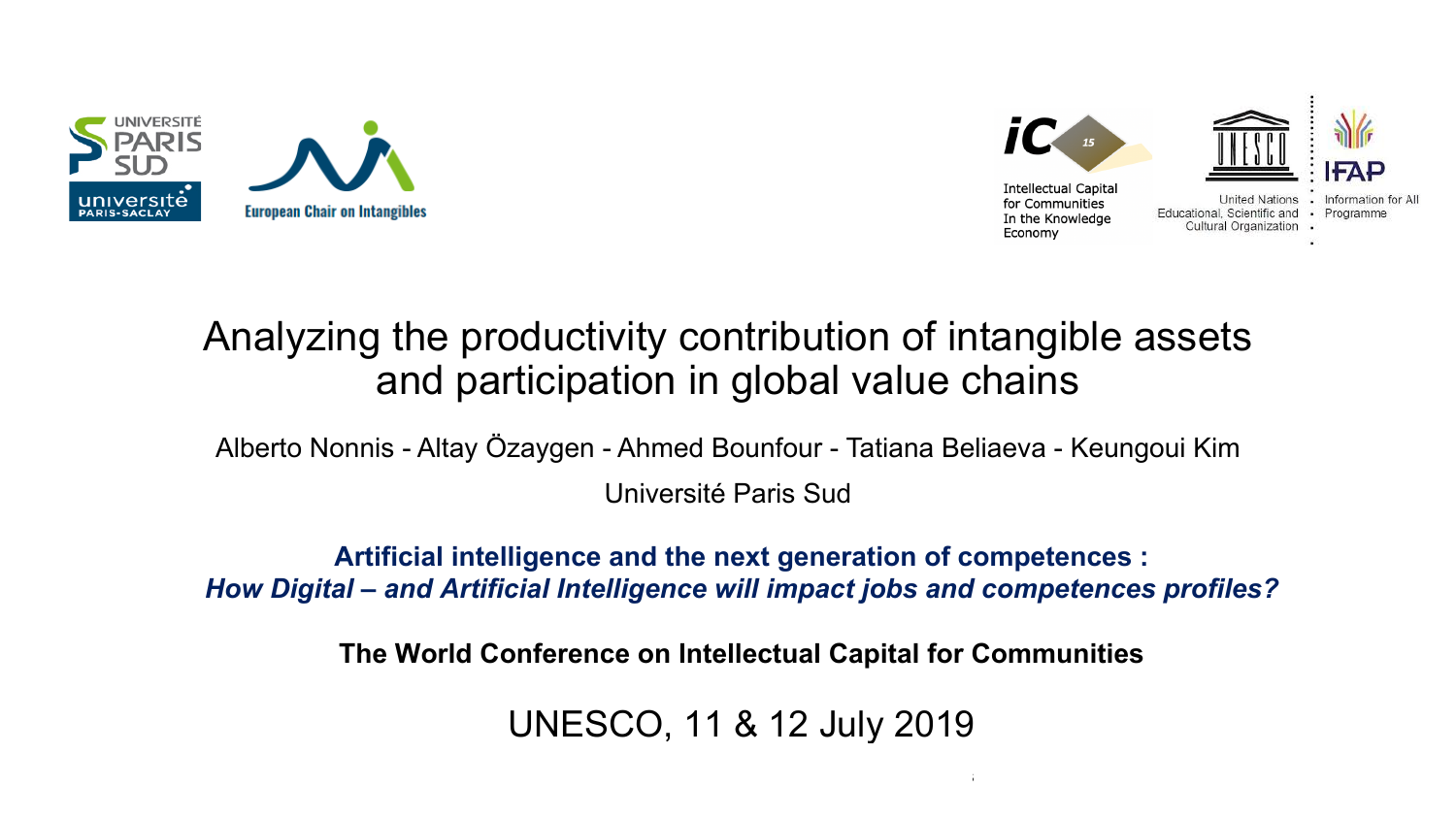

- Organization of production through global value chains (GVCs)
- GVCs definition: "all the activities contributing to the product creation from its initial conception to its final distribution are usually referred as global value chains
- GVCs can be seen as huge networks of exchanges of materials, intermediate inputs and information that connect industries and firms located in different countries
- Role of intangibles: more productivity and more participation to GVC
- How do intangibles, GVCs and their relationship affect productivity?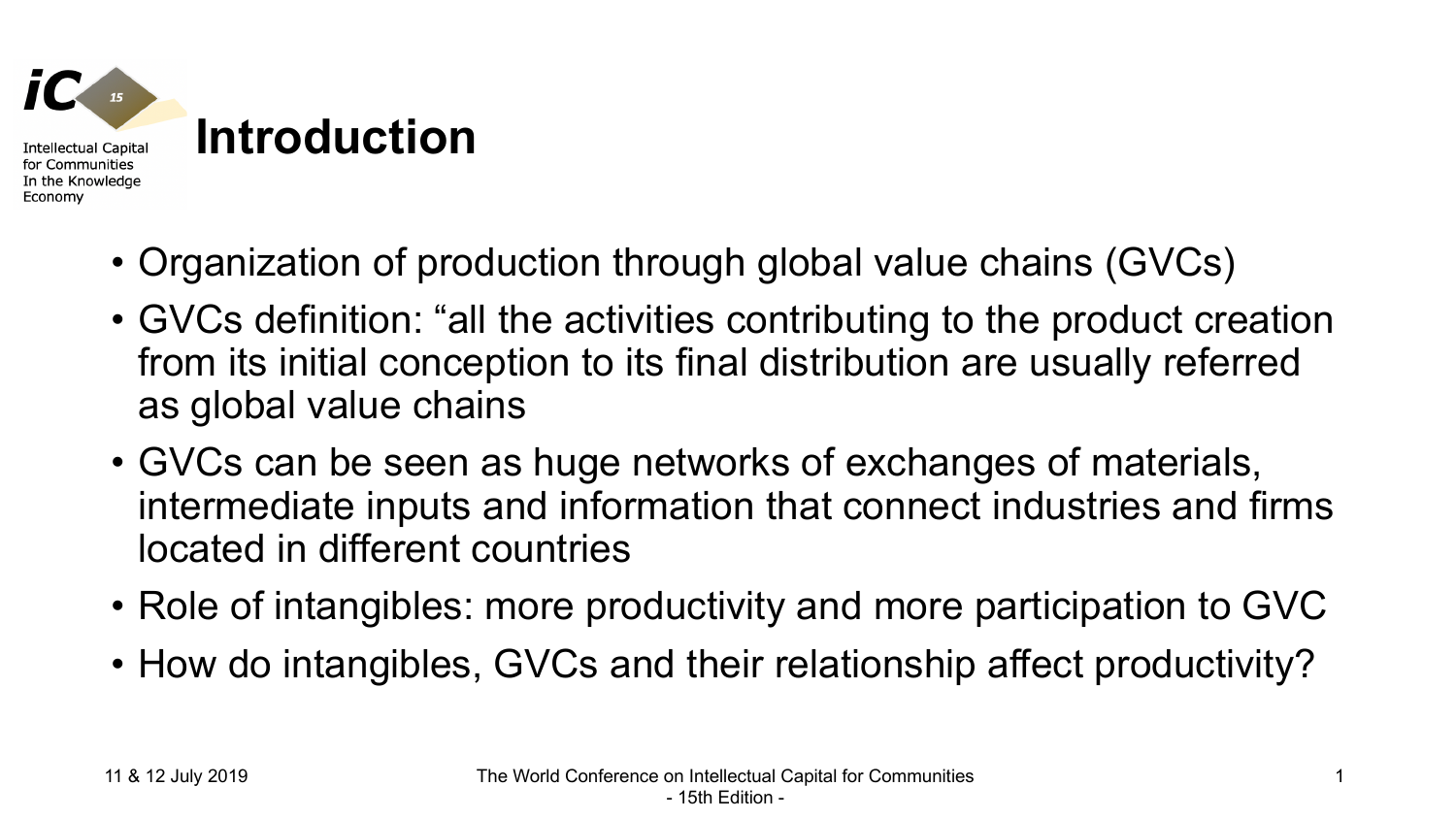

## Two strands of literature:

- GVCs
- GVCs as driver to productivity (e.g. Baldwin and Yan, 2014).
- Factors facilitating countries participation in GVC (Jona-Lasinio et al., 2016)
- Measuring GVC participation (Johnson and Noguera, 2012; Daudin et al., 2011) → Network analysis
- Intangibles
- Contribution to productivity (Corrado *et* al., 2005, Piekkola, 2016)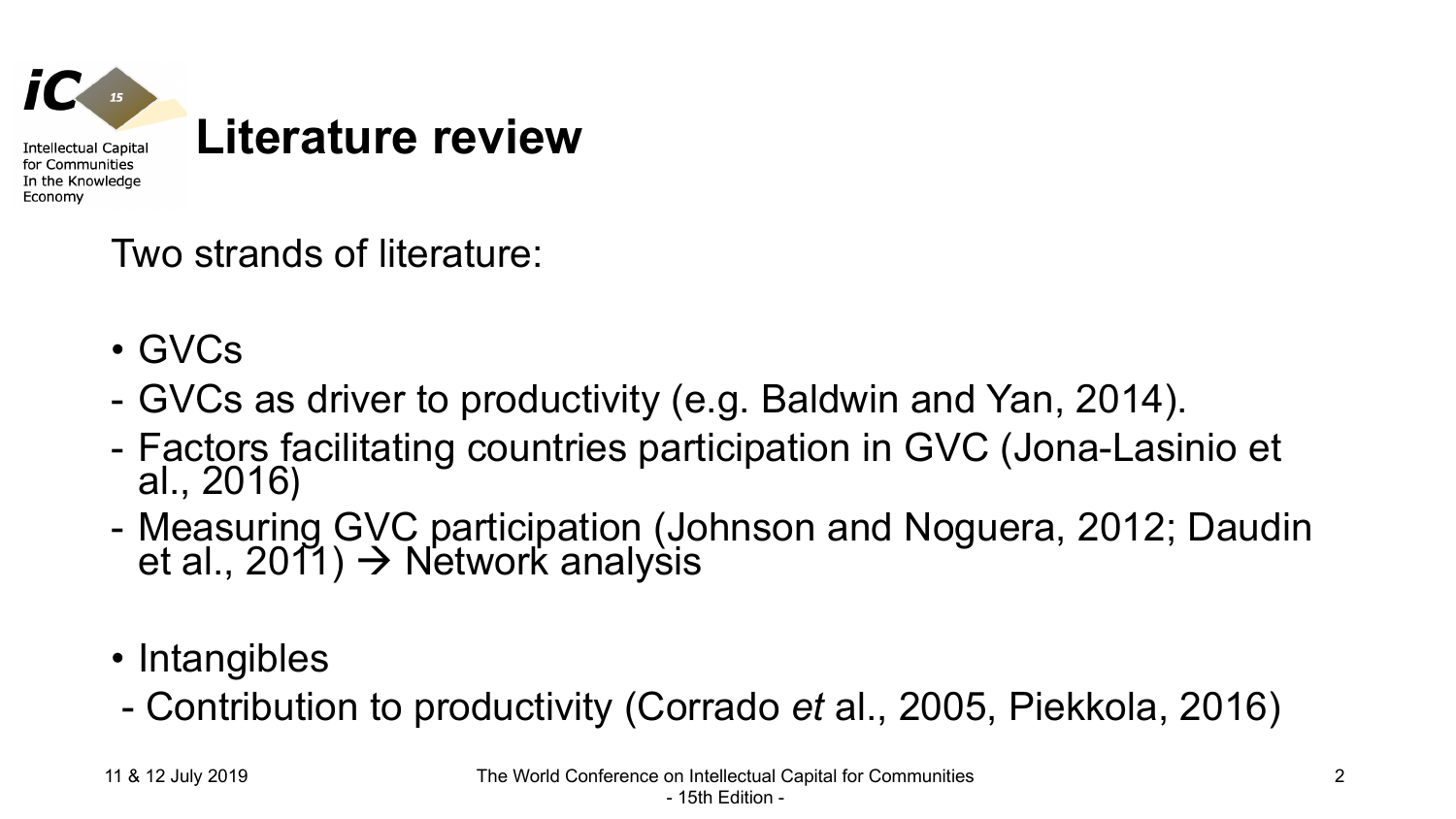

- Industry level panel data from 2000 to 2014 for 18 countries and 18 sectors.
- GVC data. Input output tables on bilateral trade (WIOD)
- Intangibles data. Investment on R&d, software and computers, design, brand and economic competencies (INTAN-Invest)
- Productive factors (OECD/EU Klems data)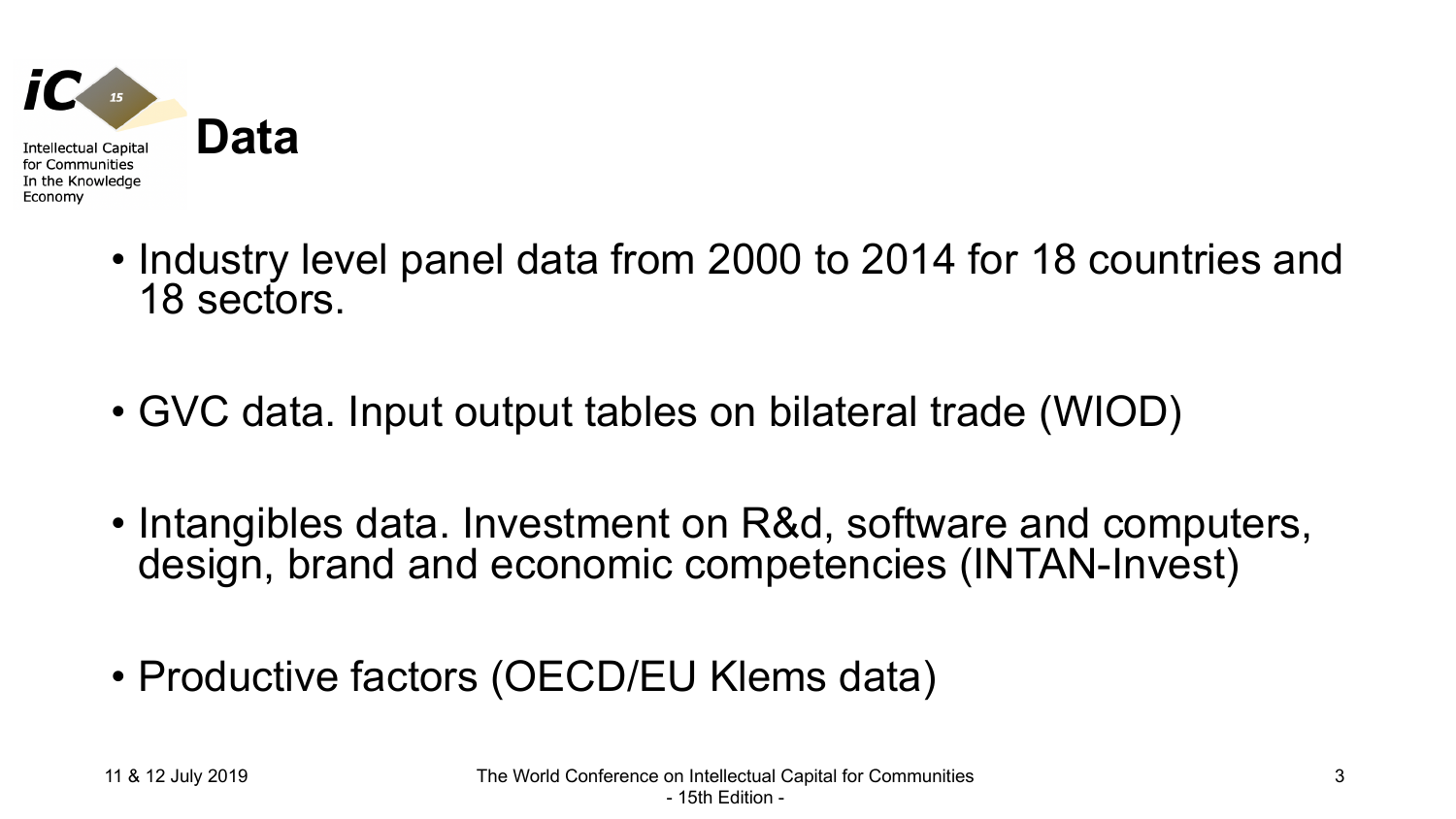

Two stage procedure

First stage: compute a TFP measure with production function specific methods

$$
log Y_{c,i,t} = b_1 log K_{c,i,t} + b_2 log L_{c,i,t} + e_{c,i,t}
$$

 $\rightarrow$ instrumental variables

- $\rightarrow$ Levinsohn and Petrin (2003)
- $\rightarrow$ Wooldridge (2009)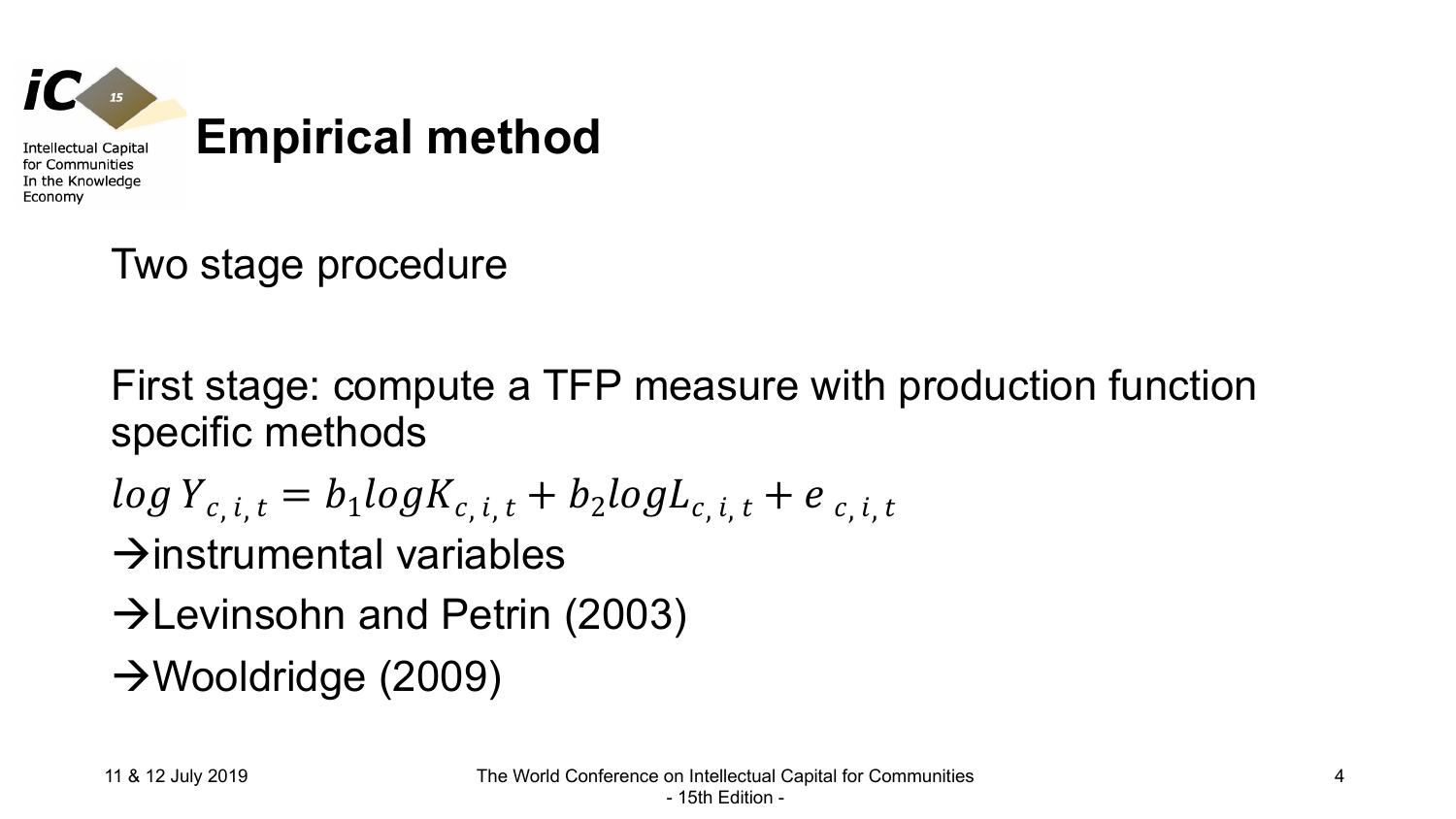

Second stage

### Panel regression with fixed effects to evaluate GVC and intangibles

 $\rightarrow$ combined effect on productivity

 $log TFP_{c,i,t} = \gamma_1 log GVC_{c,i,t} + \gamma_2 log INT_{c,i,t} + \mu_{c,i,t}$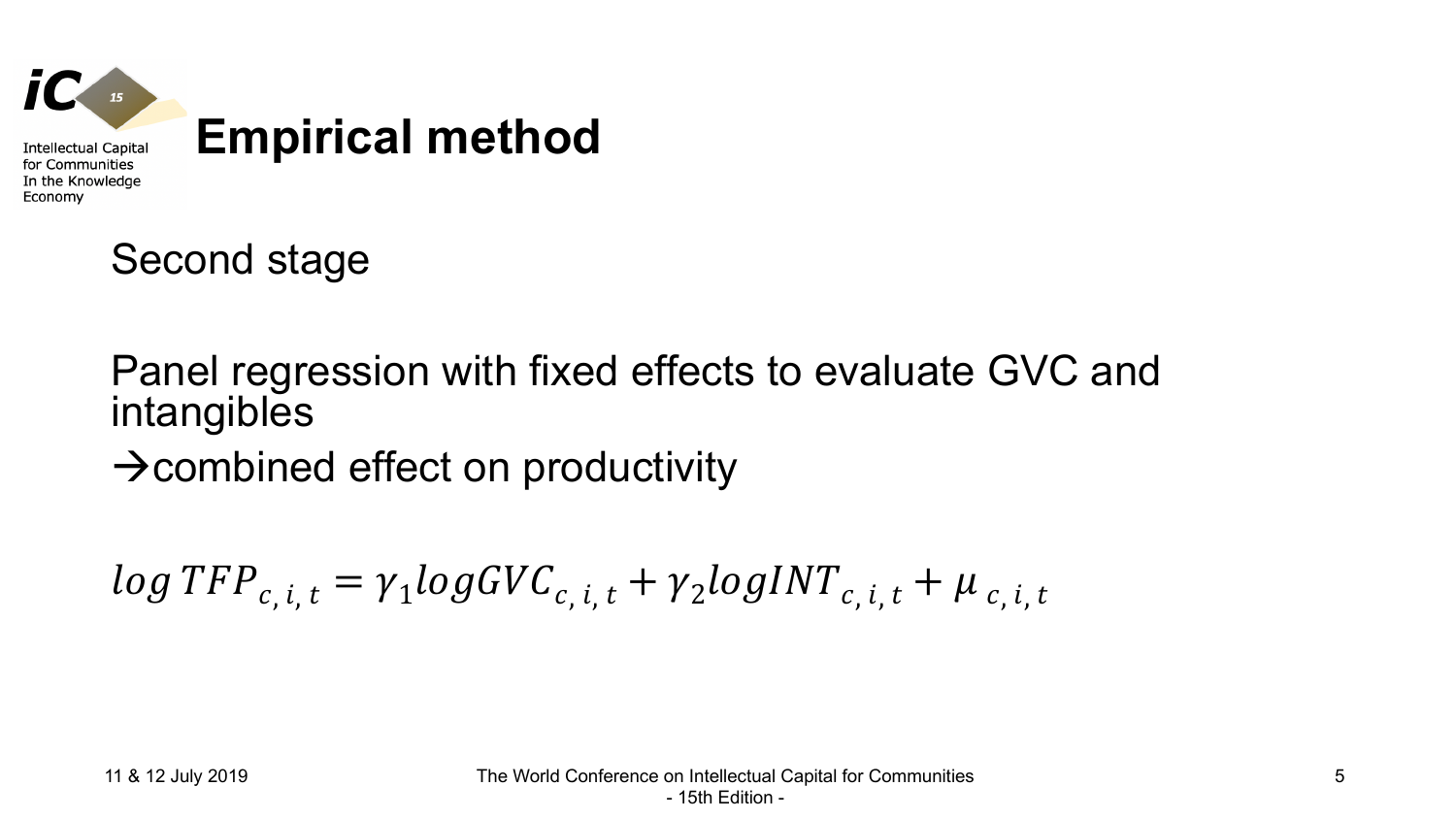

- $\cdot \rightarrow$ two channels
- Estimate (via SEMs) the system:

 $log TFP_{c,i,t} = \gamma_1 log GVC_{c,i,t} + \gamma_2 log INT_{c,i,t} + \xi_{c,i,t}$  $logGVC_{c,i,t} = \gamma_2 logINT_{c,i,t} + \varepsilon_{c,i,t}$ 

Productivity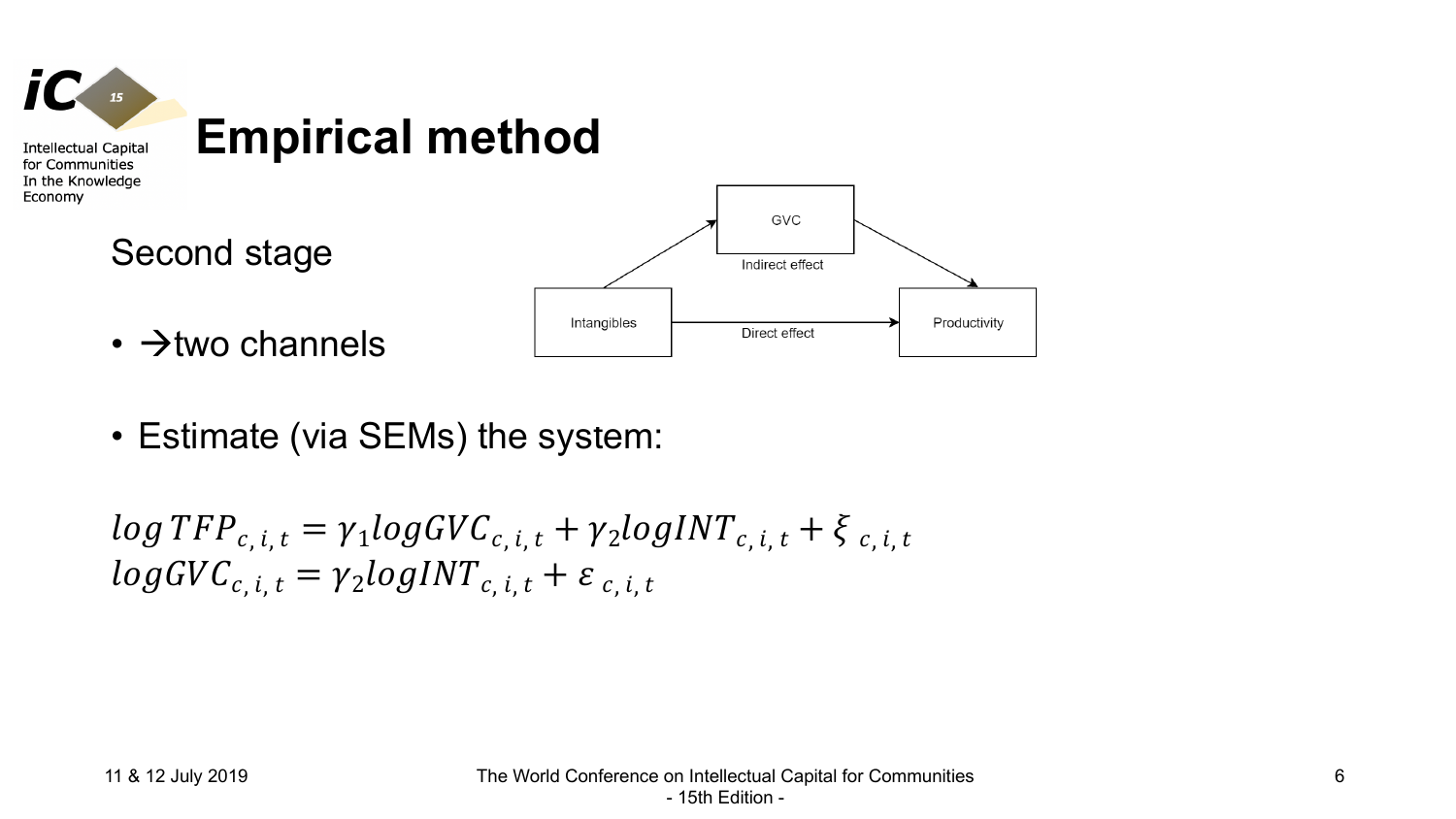

|                            | (1)        | (2)        | $\left(3\right)$ |
|----------------------------|------------|------------|------------------|
| Dep. Variable: Value added | IV         | LP         | WRDG             |
| Labor                      | $0.389***$ | $0.306***$ | $0.312***$       |
|                            | (0.0241)   | (0.0454)   | (0.00608)        |
| Capital                    | $0.996***$ | $0.421***$ | $0.429***$       |
|                            | (0.00936)  | (0.0871)   | (0.0937)         |
| Observations               | 3724       | 3281       | 3058             |
| $\,R^2$                    | 0.814      |            |                  |

Standard errors in parentheses

\*  $p < 0.05$ , \*\*  $p < 0.01$ , \*\*\*  $p < 0.001$ 

Table 1: Production function estimation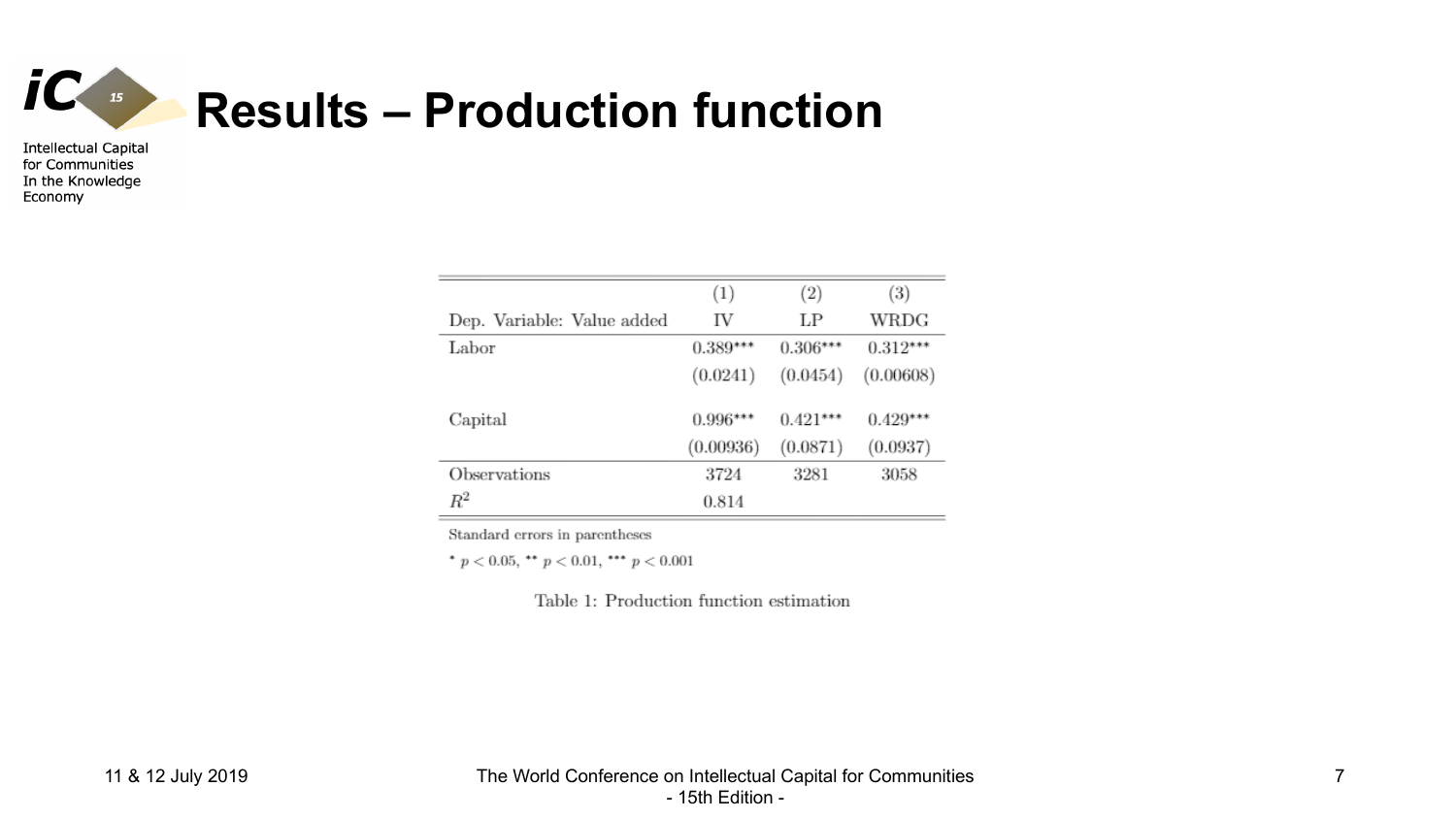

# **Results – Eingenvalue and Random Walk**

|                     | (1)         | (2)         | (3)         | (4)         | (5)         |                     | (1)         | (2)         | (3)         | (4)         | (5)         |
|---------------------|-------------|-------------|-------------|-------------|-------------|---------------------|-------------|-------------|-------------|-------------|-------------|
| Dep. Variable:      | <b>TFP</b>  | <b>TFP</b>  | <b>TFP</b>  | TFP         | <b>TFP</b>  | Dep. Variable:      | <b>TFP</b>  | <b>TFP</b>  | <b>TFP</b>  | <b>TFP</b>  | <b>TFP</b>  |
| Eigencentrality     | $0.0239***$ | $0.0260***$ | $0.0143***$ | $0.0145***$ | $0.0137***$ | RW centrality       | $0.320***$  | $0.319***$  | $0.321***$  | $0.250***$  | $0.312***$  |
|                     | (0.00401)   | (0.00382)   | (0.00322)   | (0.00309)   | (0.00323)   |                     | (0.0295)    | (0.0284)    | (0.0284)    | (0.0283)    | (0.0293)    |
| R&d                 | $0.617***$  |             |             |             |             | R&d                 | $0.570***$  |             |             |             |             |
|                     | (0.0193)    |             |             |             |             |                     | (0.0195)    |             |             |             |             |
| Computer software   |             | $0.541***$  |             |             |             | Computer software   |             | $0.497***$  |             |             |             |
|                     |             | (0.0175)    |             |             |             |                     |             | (0.0177)    |             |             |             |
| Design              |             |             | $0.522***$  |             |             | Design              |             |             | $0.478***$  |             |             |
|                     |             |             | (0.0182)    |             |             |                     |             |             | (0.0183)    |             |             |
| Econ. competencies  |             |             |             | $0.633***$  |             | Econ. competencies  |             |             |             | $0.582***$  |             |
|                     |             |             |             | (0.0191)    |             |                     |             |             |             | (0.0198)    |             |
| <b>Brand</b>        |             |             |             |             | $0.526***$  | <b>Brand</b>        |             |             |             |             | $0.475***$  |
|                     |             |             |             |             | (0.0178)    |                     |             |             |             |             | (0.0182)    |
| Other intangibles   | $0.619***$  | $0.439***$  | $0.491***$  | $0.301***$  | $0.479***$  | Other intangibles   | $0.570***$  | $0.397***$  | $0.444***$  | $0.298***$  | $0.458***$  |
|                     | (0.0201)    | (0.0208)    | (0.0184)    | (0.0233)    | (0.0199)    |                     | (0.0203)    | (0.0209)    | (0.0185)    | (0.0230)    | (0.0196)    |
| Constant            | $-1.009***$ | $-0.0986$   | $-0.207$    | $-0.878***$ | $-0.191$    | Constant            | $-3.202***$ | $-2.331***$ | $-2.307***$ | $-2.454***$ | $-2.243***$ |
|                     | (0.162)     | (0.148)     | (0.143)     | (0.146)     | (0.141)     |                     | (0.235)     | (0.221)     | (0.217)     | (0.211)     | (0.222)     |
| <b>Observations</b> | 2614        | 2912        | 2861        | 2951        | 2936        | <b>Observations</b> | 2615        | 2912        | 2866        | 2956        | 2941        |
| $R^2$               | 0.305       | 0.297       | 0.248       | 0.294       | 0.252       | $\mathbb{R}^2$      | 0.327       | 0.317       | 0.277       | 0.307       | 0.277       |

Standard errors in parentheses

\*  $p < 0.05$ , \*\*  $p < 0.01$ , \*\*\*  $p < 0.001$ 

Standard errors in parentheses

\*  $p < 0.05$ , \*\*  $p < 0.01$ , \*\*\*  $p < 0.001$ 

Table 2: GVC effect with eigenvalue centrality

Table 4: GVC effect with random walk closeness centrality

#### 11 & 12 July 2019 The World Conference on Intellectual Capital for Communities - 15th Edition -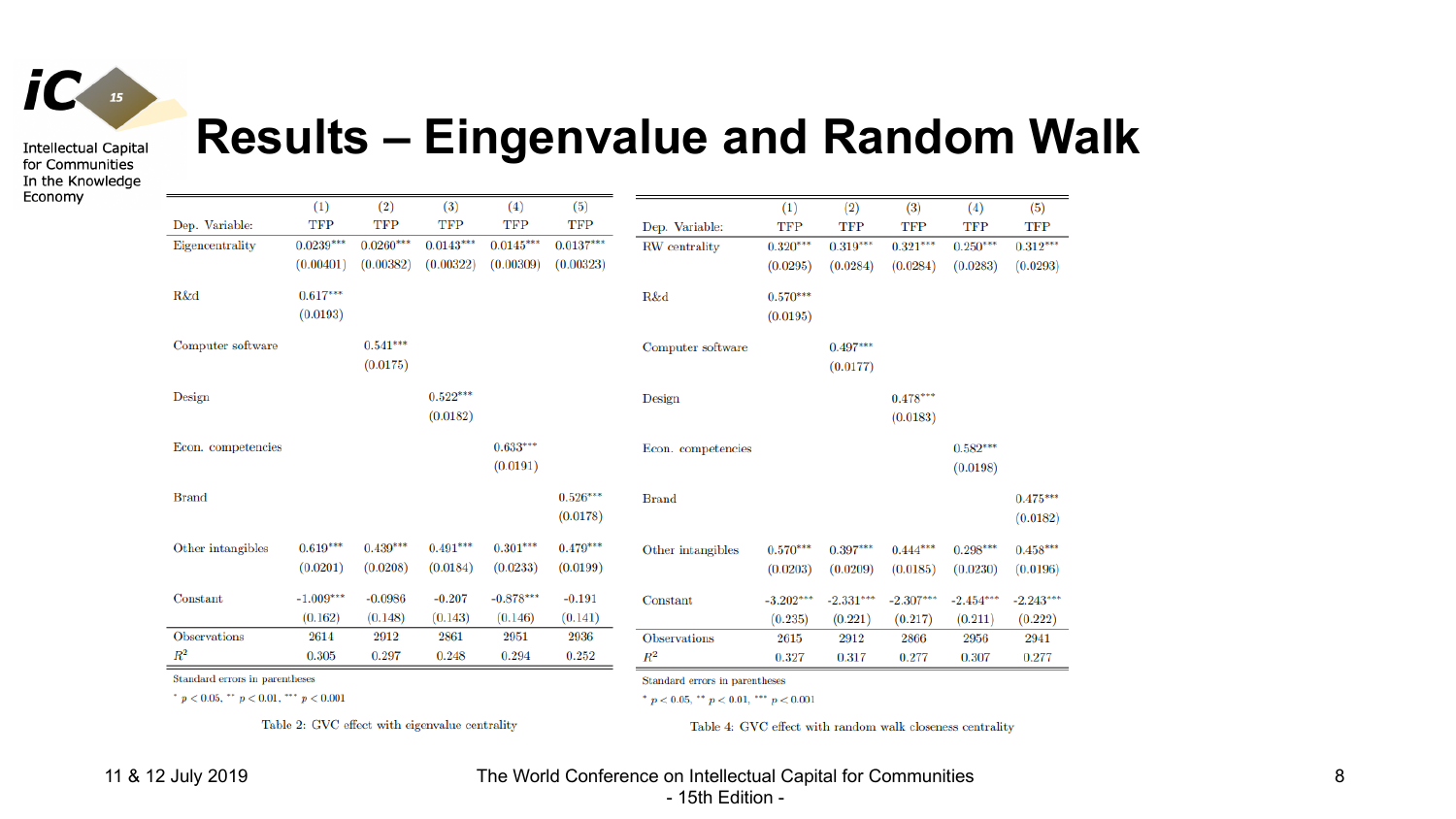

# **Results - Betweenness**

|                     | (1)         | (2)         | (3)         | (4)         | (5)        |
|---------------------|-------------|-------------|-------------|-------------|------------|
| Dep. Variable:      | TFP         | TFP         | TFP         | TFP         | TFP        |
| <b>Betweenness</b>  | 0.00408     | $-0.000949$ | $-0.000281$ | $-0.00305$  | $-0.00218$ |
|                     | (0.00469)   | (0.00446)   | (0.00463)   | (0.00442)   | (0.00455)  |
| R&d                 | $0.615***$  |             |             |             |            |
|                     |             |             |             |             |            |
|                     | (0.0195)    |             |             |             |            |
| Computer software   |             | $0.534***$  |             |             |            |
|                     |             | (0.0178)    |             |             |            |
|                     |             |             |             |             |            |
| Design              |             |             | $0.520***$  |             |            |
|                     |             |             | (0.0185)    |             |            |
| Econ. competencies  |             |             |             | $0.628***$  |            |
|                     |             |             |             | (0.0196)    |            |
|                     |             |             |             |             |            |
| <b>Brand</b>        |             |             |             |             | $0.526***$ |
|                     |             |             |             |             | (0.0181)   |
| Other intangibles   | $0.614***$  | $0.438***$  | $0.487***$  | $0.307***$  | $0.471***$ |
|                     | (0.0203)    | (0.0211)    | (0.0188)    | (0.0237)    | (0.0204)   |
|                     |             |             |             |             |            |
| Constant            | $-1.282***$ | $-0.343*$   | $-0.355*$   | $-1.009***$ | $-0.327*$  |
|                     | (0.162)     | (0.147)     | (0.145)     | (0.148)     | (0.143)    |
| <b>Observations</b> | 2549        | 2830        | 2771        | 2858        | 2843       |
| $R^2$               | 0.296       | 0.278       | 0.239       | 0.282       | 0.244      |
|                     |             |             |             |             |            |

Standard errors in parentheses

\*  $p < 0.05$ , \*\*  $p < 0.01$ , \*\*\*  $p < 0.001$ 

Table 3: GVC effect with betweenness centrality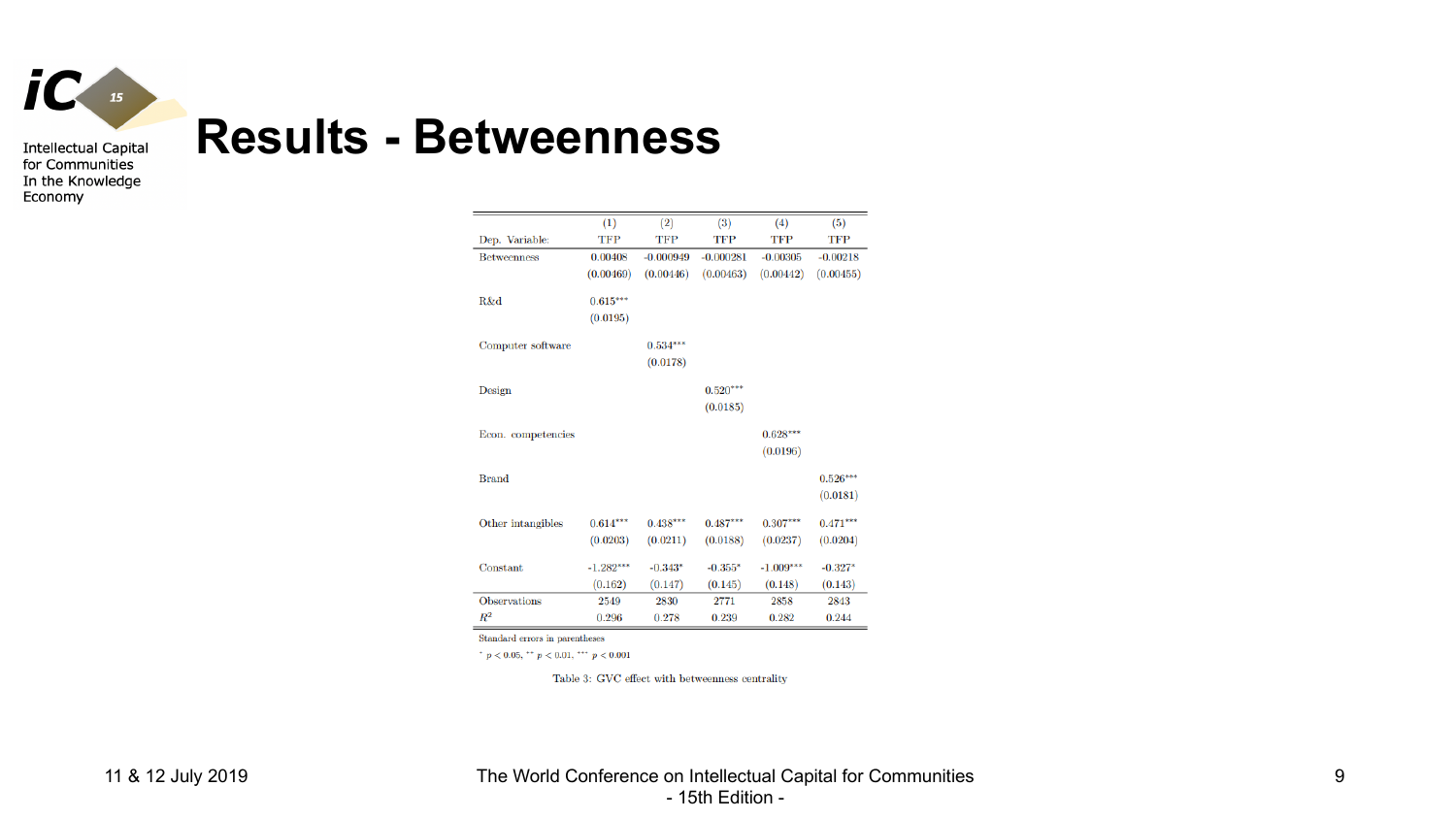

- Both eigenvalue and random walk centrality have positive effect
- Betweenness not significant
- Having many connections matters for productivity, while being a "bridge" for other industries does not seem to matter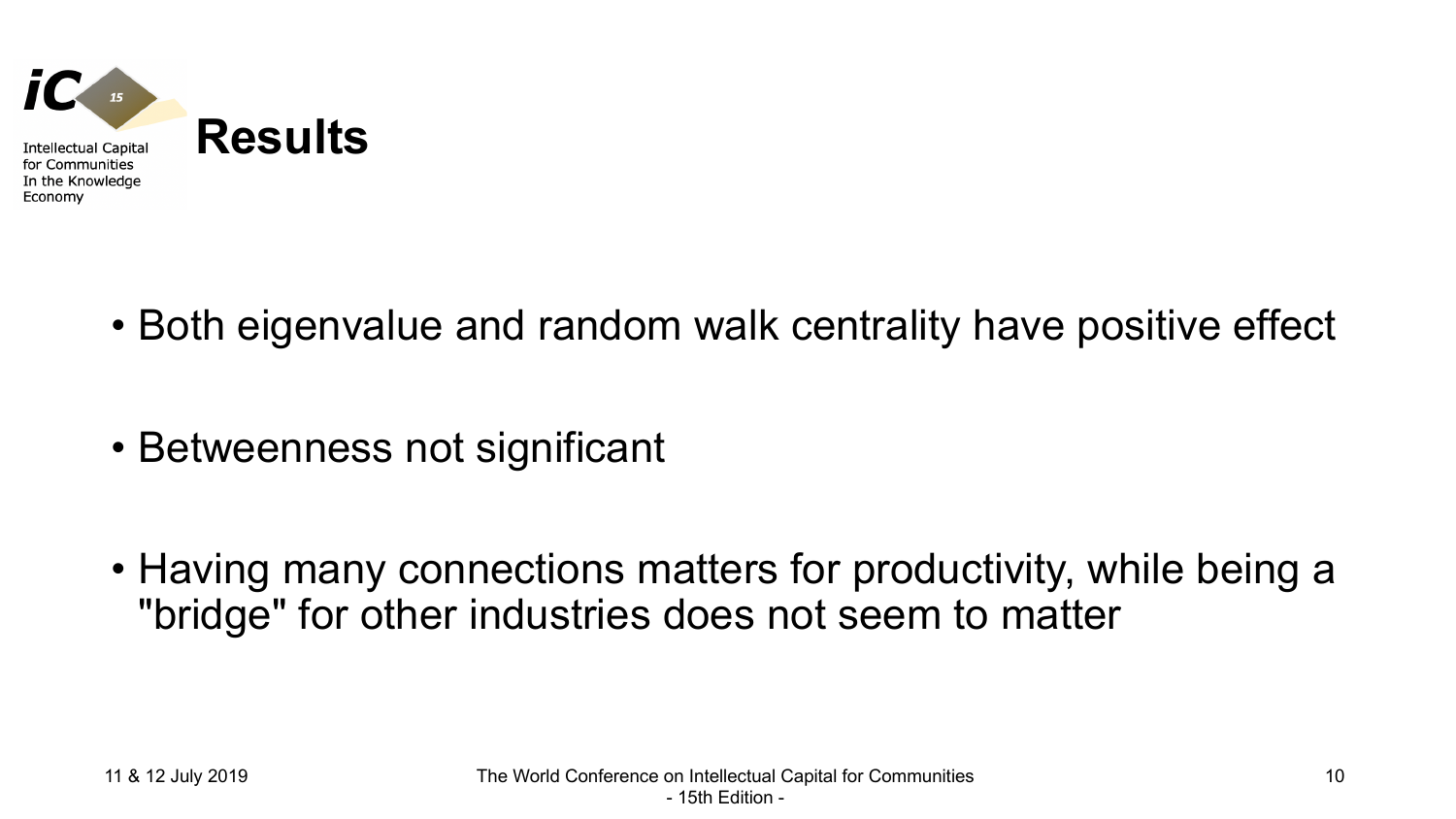

Economy

# **Results – GVC as mediator**

|                                              | (1)             | (2)         |  |  |  |
|----------------------------------------------|-----------------|-------------|--|--|--|
| Dep. Variable:                               | Eigencentrality | TFP         |  |  |  |
| Intangibles                                  | $0.9151***$     | $0.1039***$ |  |  |  |
|                                              | (0.0579)        | (0.0094)    |  |  |  |
| Eigencentrality                              |                 | $0.9205***$ |  |  |  |
|                                              |                 | (0.0124)    |  |  |  |
| Constant                                     | $-18.1823***$   | 3.8519***   |  |  |  |
|                                              | (0.4793)        | (0.1980)    |  |  |  |
| Observations                                 | 2951            | 2951        |  |  |  |
| $p < 0.05$ , $p < 0.01$ ,<br>*** $p < 0.001$ |                 |             |  |  |  |

Table 5: Mediation analysis

|                                  | (1)         | (2)             |
|----------------------------------|-------------|-----------------|
|                                  | Intangibles | Eigencentrality |
| Direct effect                    | $0.1039***$ | $0.9205***$     |
|                                  | (0.0094)    | (0.0124)        |
| Indirect effect                  | $0.8423***$ |                 |
|                                  | (0.0071)    |                 |
| Total effect                     | $0.9462***$ |                 |
| Proportion total effect mediated | $0.8902***$ |                 |
| Ratio indirect/direct effect     | 8.1068***   |                 |
| Ratio total/direct effect        | 1.1234      |                 |

Table 6: Direct, indirect and total effect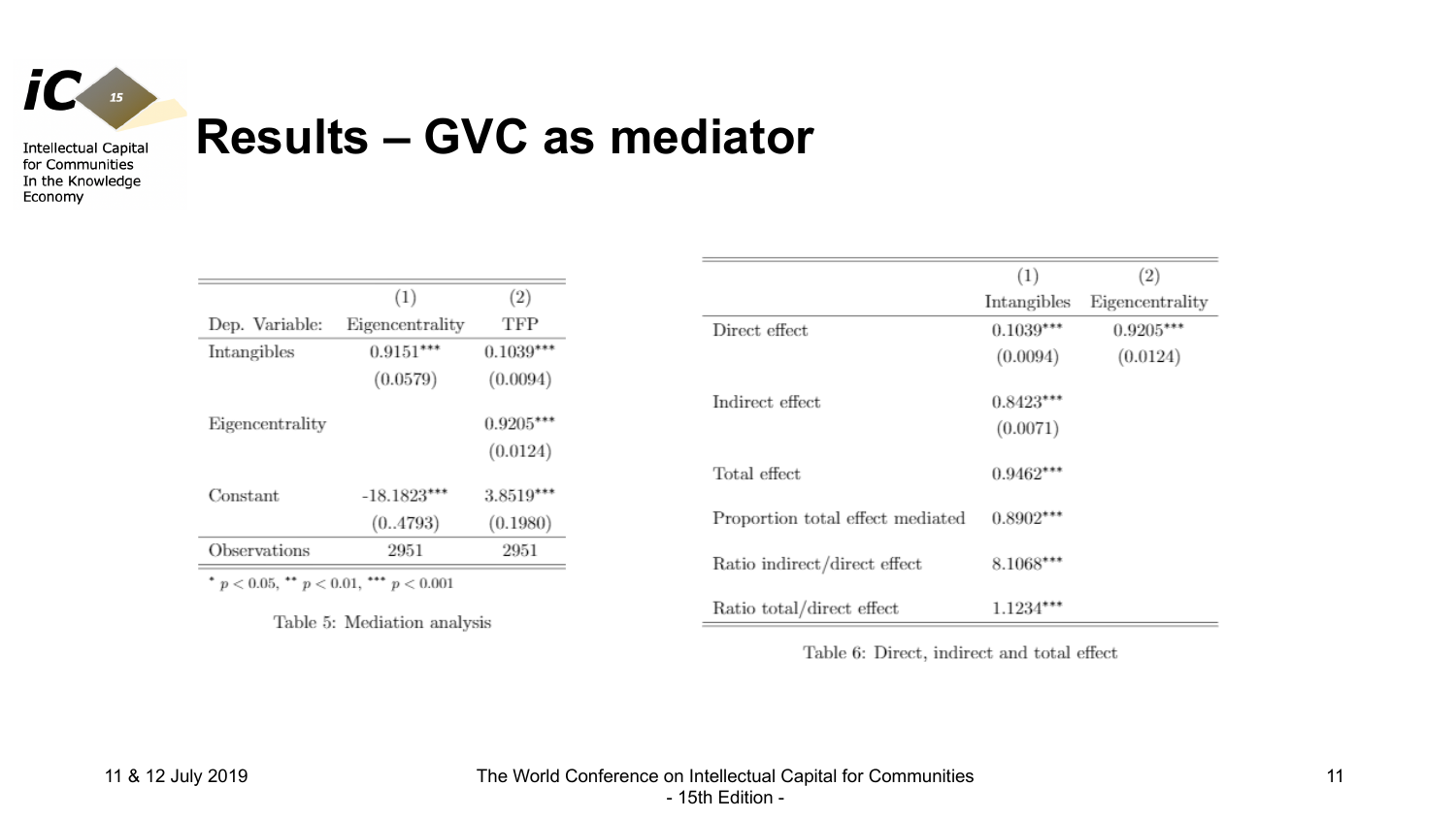

- We empirically investigated the impact of intangibles and GVC participation on productivity for the period 2000-2014
- We found evidence in favor of an effect of intangibles and GVCs as drivers for productivity
- Also two two different channels through which intangibles affect productivity: one direct and one indirect, via the mediation of GVC.